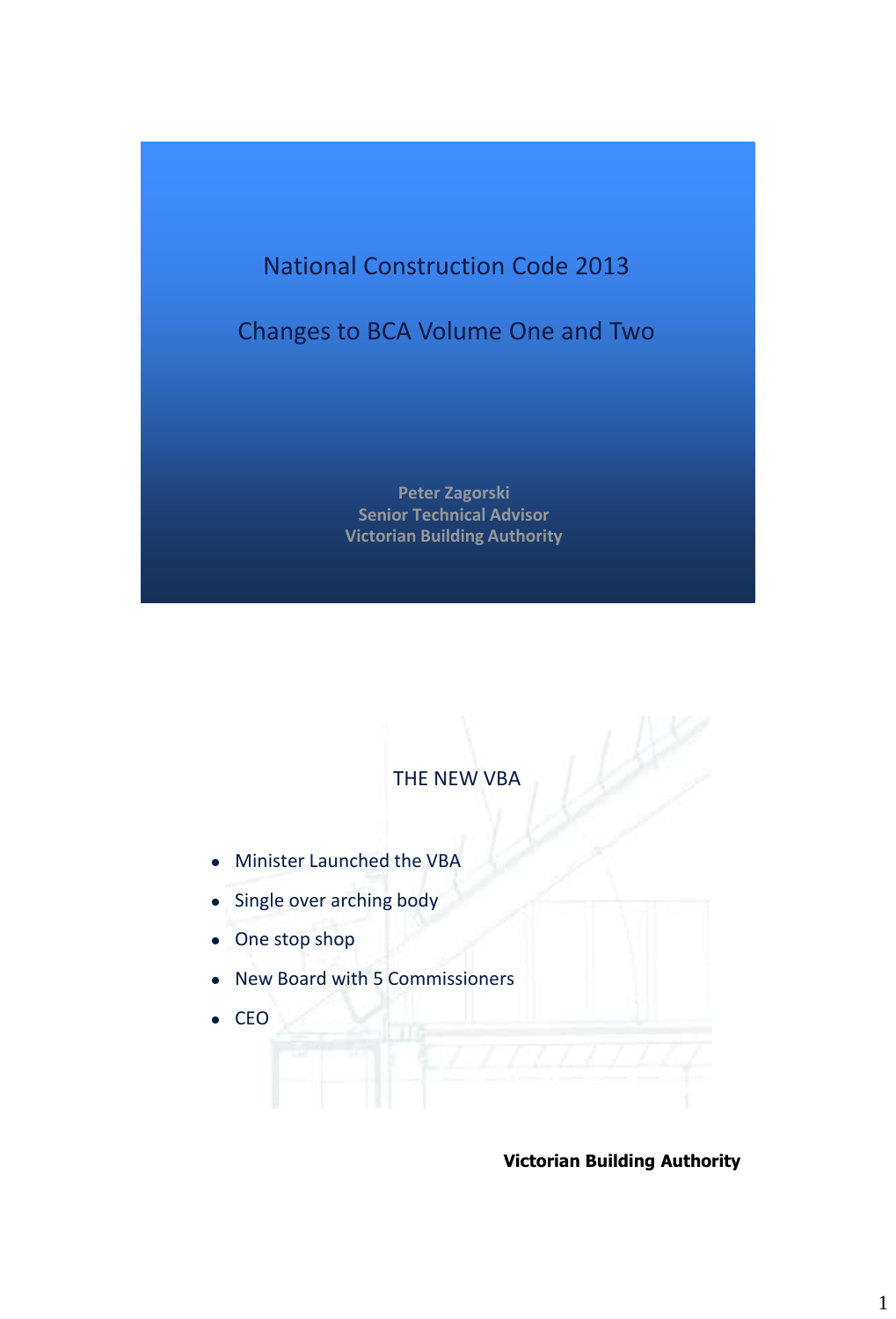## The National Construction Code Series

Changes to Building Code of Australia 2013



**Victorian Building Authority**

Main Changes to the BCA Volumes One and Two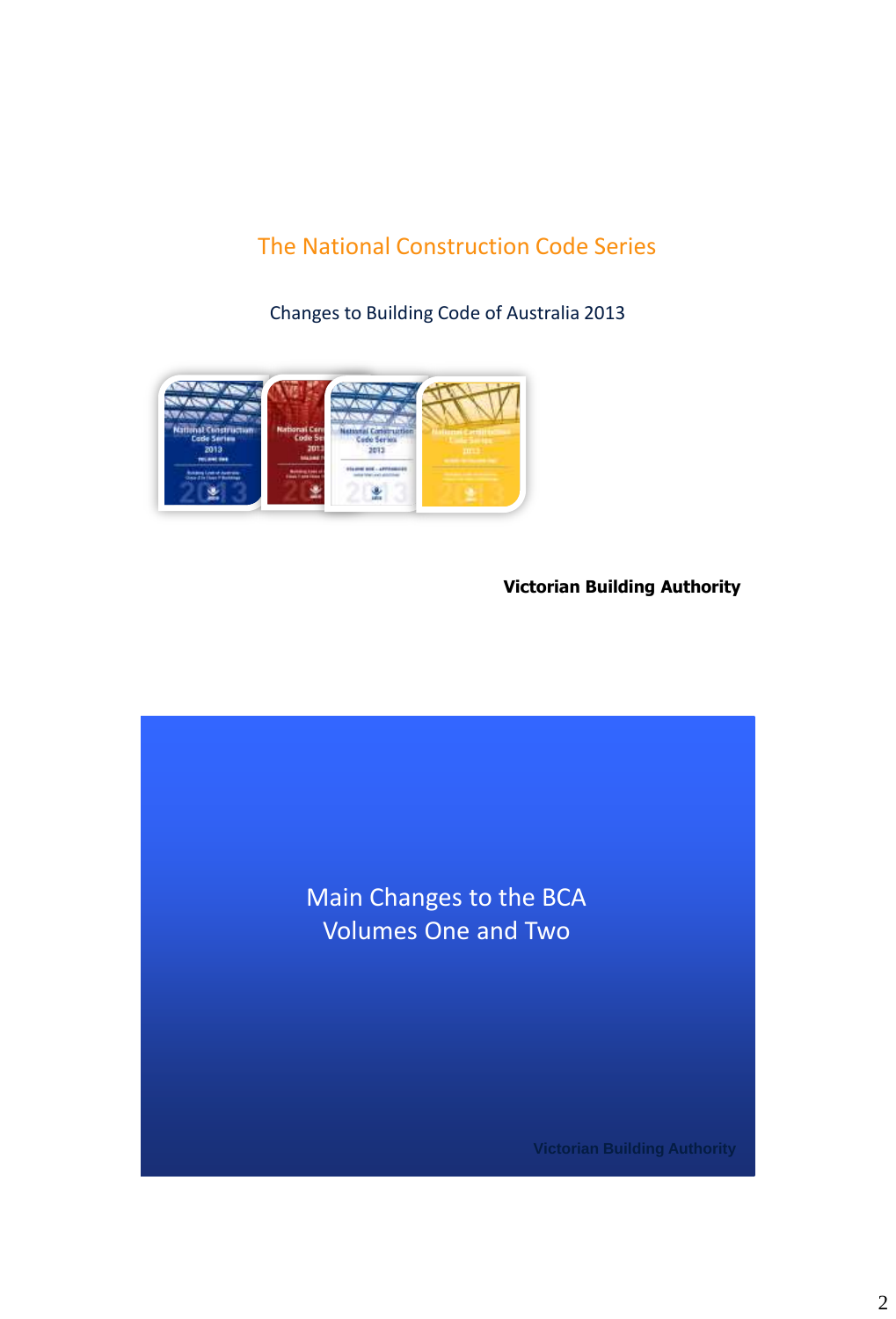## HVAC Standards



**Victorian Building Authority**

HVAC Standards

New edition of AS 1668.2-2012 – Ventilation in buildings – mechanical ventilation (Referenced in NCC)

New Standard – AS 1668.4-2012 – Ventilation in buildings – natural ventilation (Not referenced in NCC)

New 2012 editions of AS 4254 Ductwork for air-handling systems in buildings:

- Part 1 Flexible Duct
- Part 2 Rigid Duct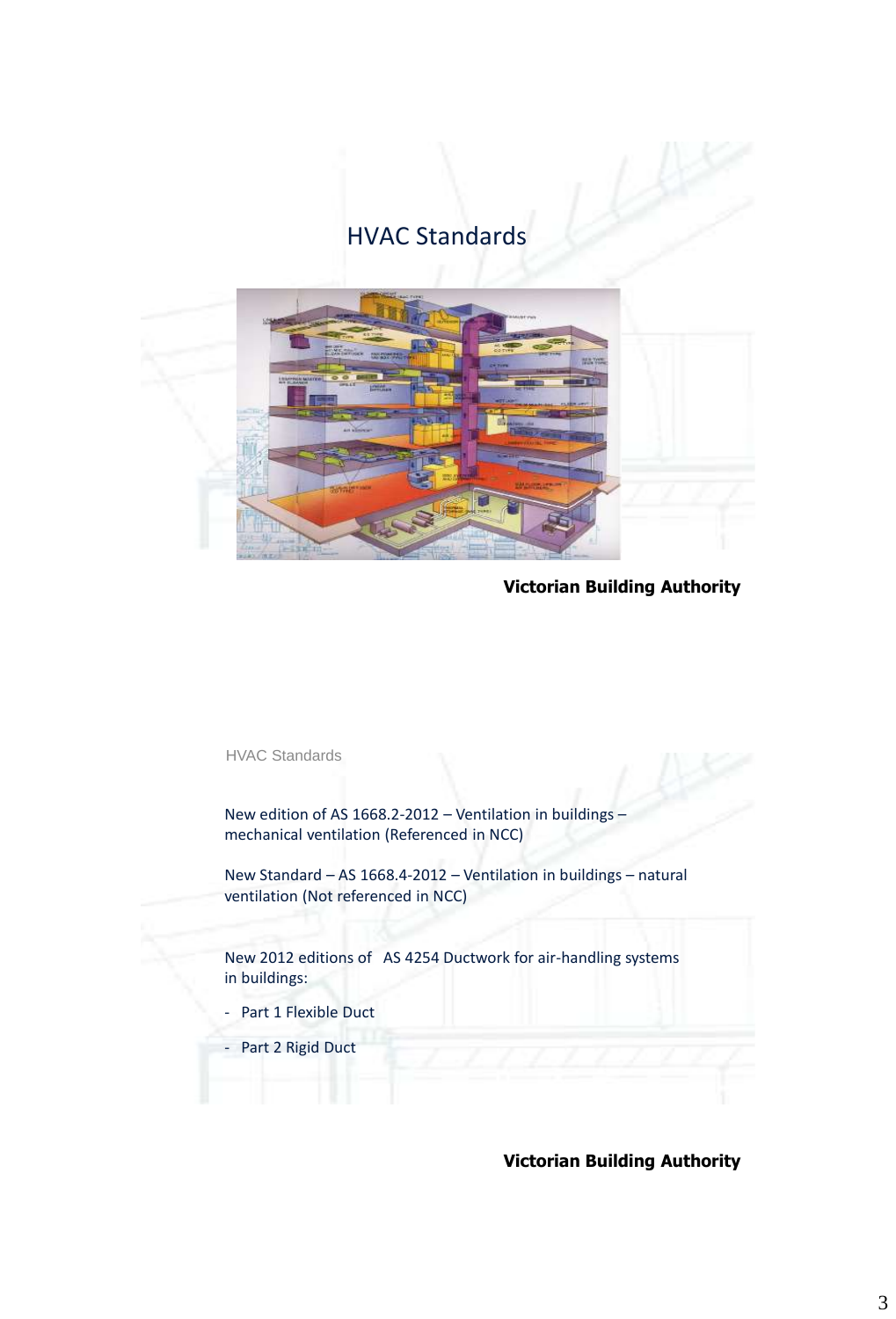HVAC Standards

AS 1668.2-1991 Ventilation in buildings – mechanical ventilation retained for a 12 month transition

AS/NZS 1668.2-2012 - Major revision from 1991.

Referenced in all volumes of the NCC

Environmental tobacco smoke provisions which were part of the 2002 edition removed

References to design requirements for natural ventilation systems removed (see AS 1668.4-2012)

#### **Victorian Building Authority**

#### **AS/NZS 1668.2-2012**

Demand Control Ventilation (DCV) recognised as an acceptable control strategy

Changes to the provisions for ventilation in car parks to align with industry practice. (note natural ventilation provisions now contained in AS 1668.4)

New provisions related to the minimum requirements for ventilation in Health Care Facilities

Generally improved and updated the document to deal with industry changes, product and material changes and alignment with other Codes and Standards (from 1991)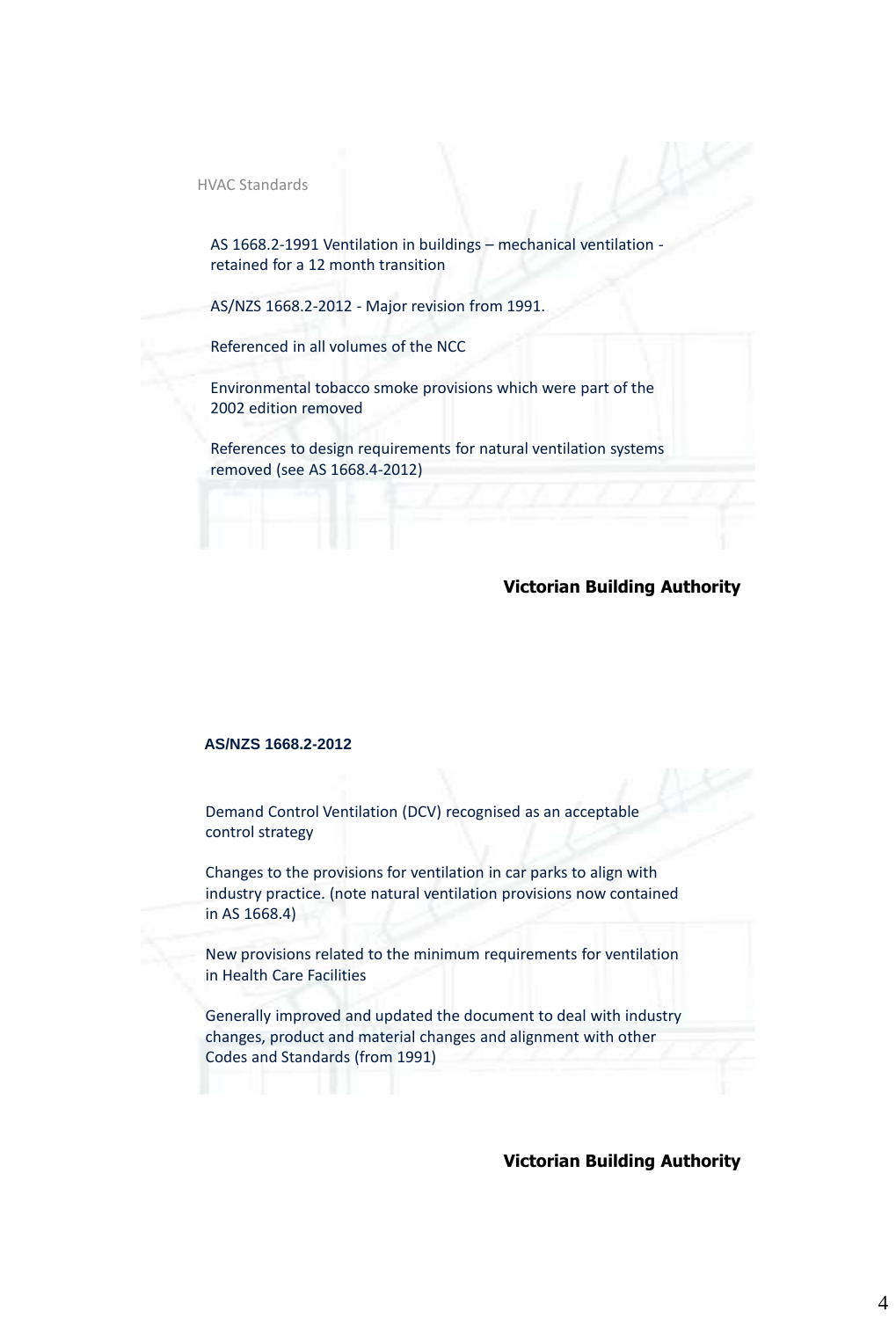**AS/NZS 4254 Ductwork in buildings series – summary of major changes** 

AS 4254.1 (Flexible Duct) Testing criteria for performance of flexible duct

Normative Duct Compliance Report ( AS 1530.3 and UL 181)

Provisions for labelling on the outer jacket / sleeve of insulated flexible duct repeated at 1000mm intervals

- Name of manufacturer
- Compliance certificate
- The R value of the flexible duct

### **Victorian Building Authority**

#### **AS/NZS 4254 Ductwork in buildings series**

AS 4254.2 (Rigid Duct)

Significant update to the document to reflect changes in industry practice / technology

Updated provisions for air leakage testing for systems with a capacity > 3000 L/s

Requires component testing to AS 1530.3 and system testing to UL 181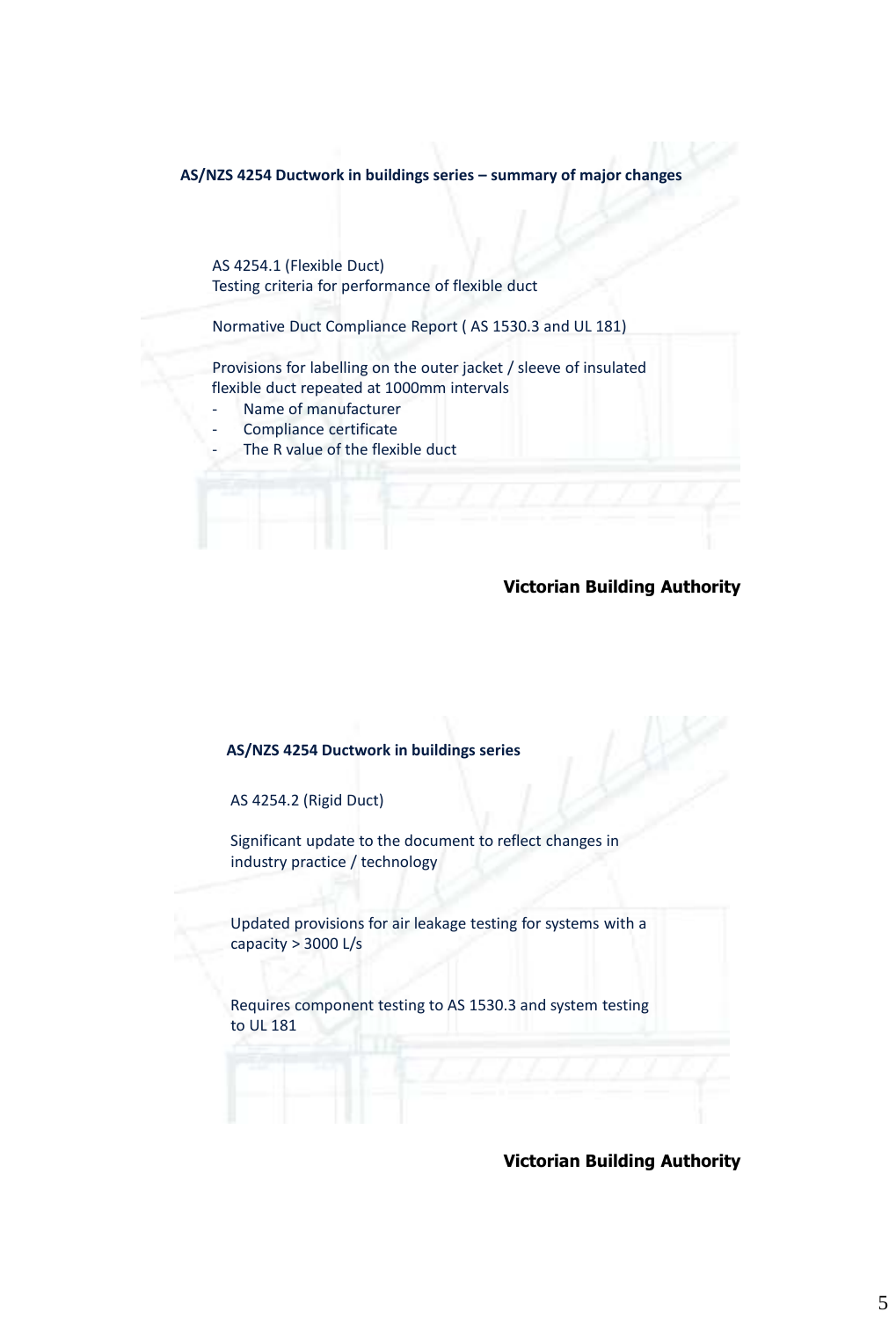### **Referenced Documents Provision Changes**

#### **Spec JV Clause 2**

(iii) The internal heat gains in a building—

(A) From the occupants—

(aa) 75 W per person sensible heat gain and 55 W per person latent heat gain; or

(bb) Metabolic rate from Table 45 AIRAH-DA09; or

(cc) Heat emission rate from Table 6.3 CIBSE Guide A





**Victorian Building Authority**

### **New Provisions for Buildings in Flood Hazard Areas**

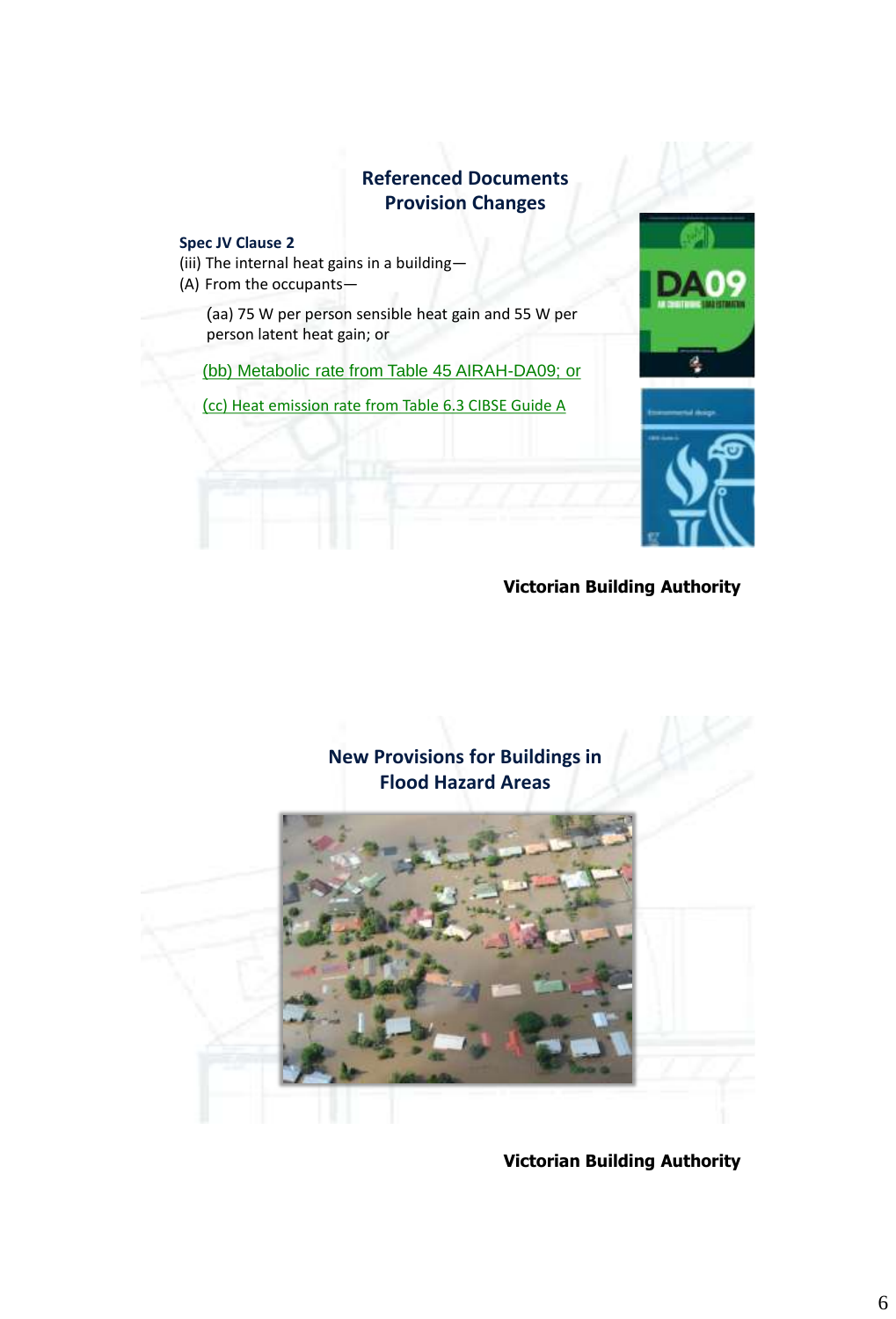### ABCB Standard for Construction of Buildings in Flood Hazard Areas

### **Clause 2.9.3**

**2.9.3 Mechanical and HVAC systems, tanks and the like** Ductwork, tanks, gas storage cylinders and the like must be placed above the *Flood Hazard Level* or designed, constructed, installed and anchored to resist all flood-related actions and other actions during the *Defined Flood Event (DFE)* with appropriate load factors as given in 2.3.7.

Potential buoyancy and other flood related actions on the empty tank during the *DFE* condition must be considered.

### **Victorian Building Authority**

## ABCB Standard for Construction of Buildings in Flood Hazard Areas





**Victorian Building Authority**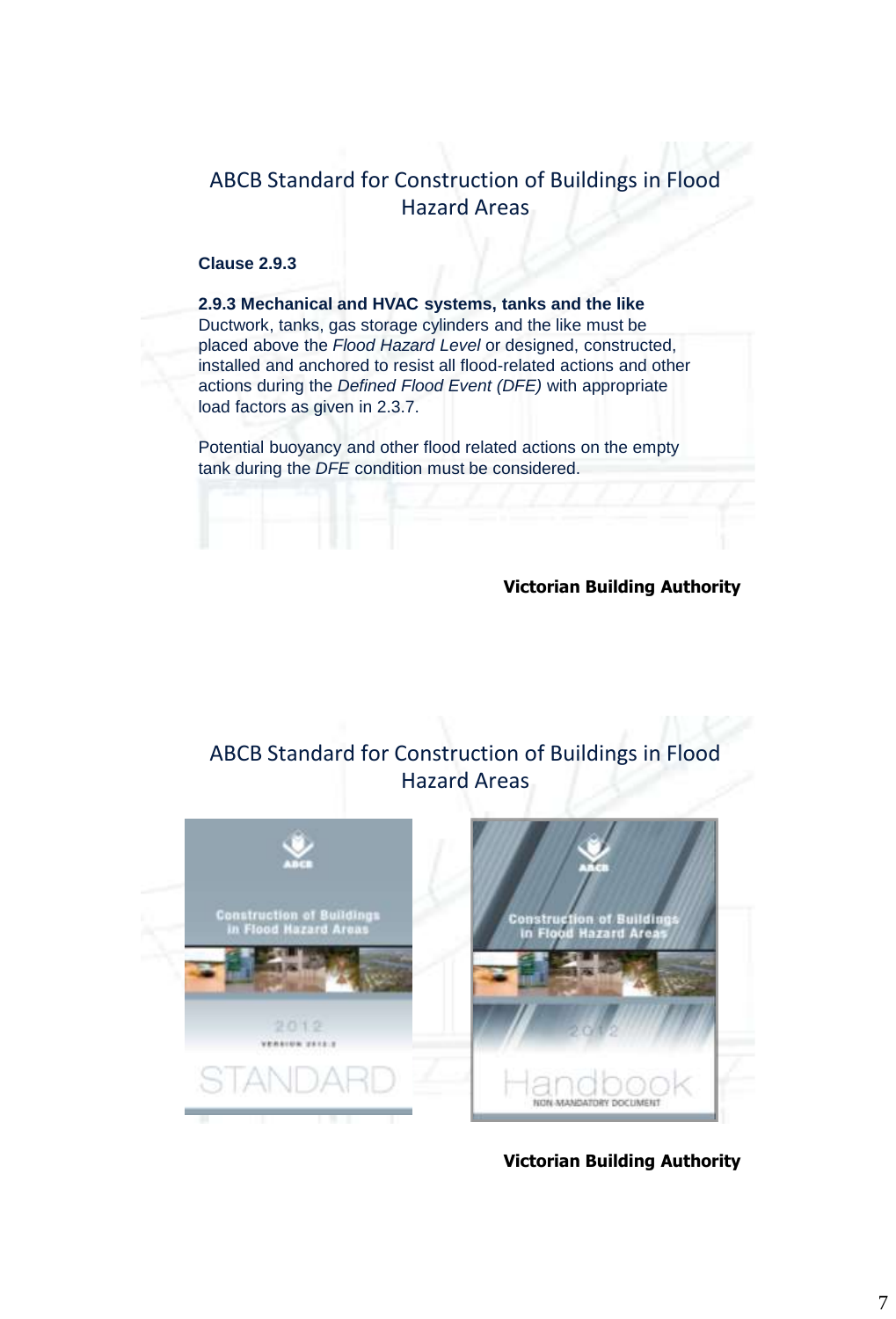# Openable Windows D2.24 and 3.9.2.5

New provisions for protection of openable windows, applies to:

- Only Bedrooms in Class 1, 2, 3 and Class 4 Part
- Class 9b early childhood centre

### **Victorian Building Authority**

# Openable Windows D2.24 and 3.9.2.5

- **Current:** 865 mm barrier for openable window, when floor is 4 m above surface beneath
- **New:** Protection for openable window, when floor is 2 m above surface beneath in early childhood centres and bedrooms of residential buildings



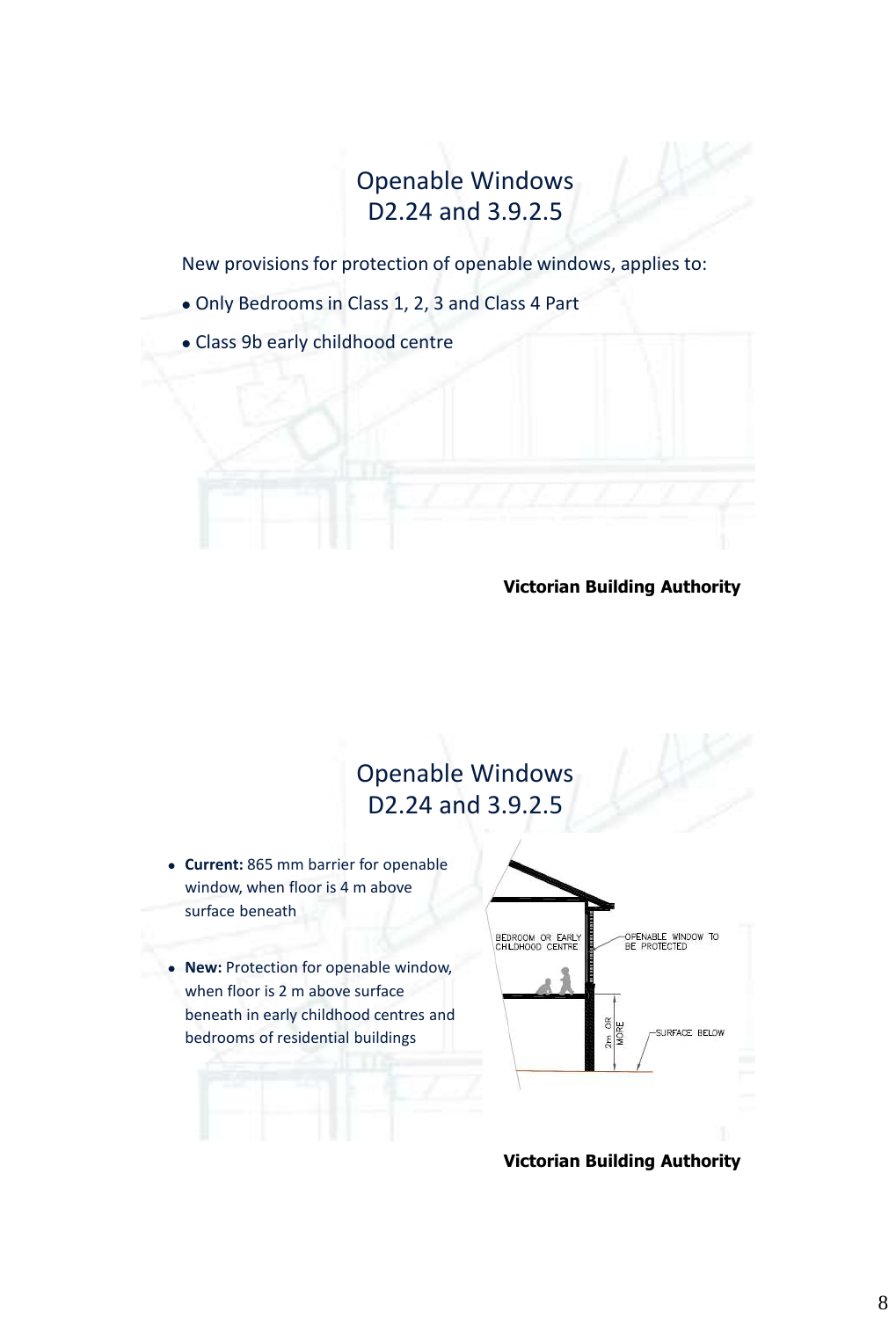## Openable Windows D2.24 and 3.9.2.5

- A device to restrict the window opening; or
- A screen with secure fittings,
	- Not permit a 125 mm sphere to pass through
	- Restrict a force of 250 N
	- Child resistant release mechanism if screen or device is able to be removed



### **Victorian Building Authority**

### **Section J Application of Parts J1.1, J2.1, J3.1**



Non-conditioned space removed from application

Envelope in broad terms refers to conditioned space or habitable rooms

Therefore non-conditioned spaces are excluded in the first instance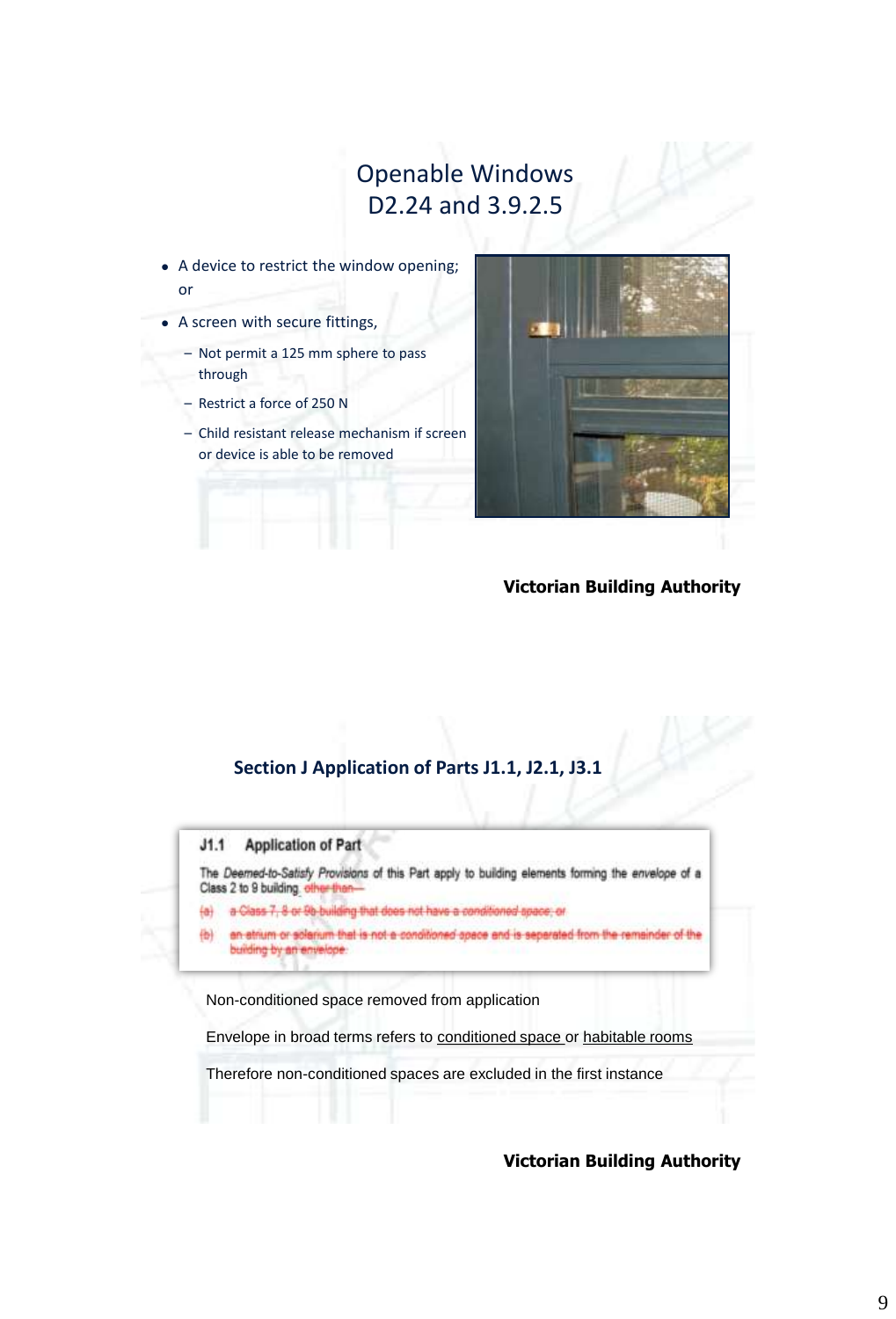### **Concession for envelope walls Table J1.5(b)**

Table J1.5(b) has been clarified

3 triggers for use of provision which allows a concession to the Total R-Value requirements:

- Ventilation
- Glazing
- Roof lights



**Example of where provision** J1.5(b) could be applied

Figure A1.1(FMP)

### **Victorian Building Authority**



AN MOTOR POWER **BCA fan** • Change to BCA **External Ro Mayt MIEPTILE** definition of fan motor power **DOM** • Now includes motor **Direct Dri** input power • Changes to J5.2 Indirect Dr including Table J5.2

**Victorian Building Authority**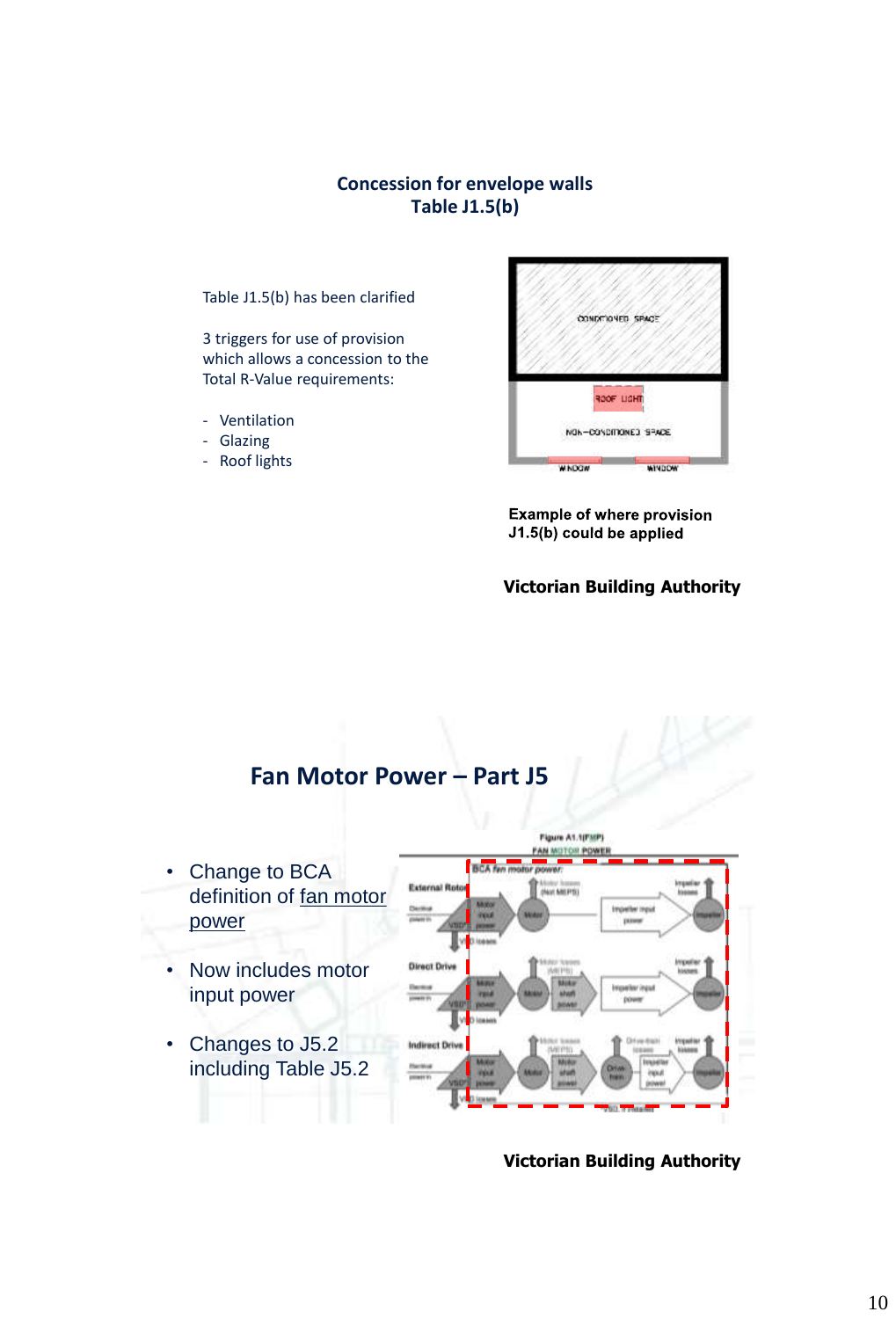## **Table J5.2 Maximum Fan Motor Power**

| Air-conditioning sensible heat<br>load                                                                                 | Maximum fan motor power (W/m <sup>2</sup> of the floor area of the<br>conditioned space)                                                                                                                                                                                                                  |                                                                           |
|------------------------------------------------------------------------------------------------------------------------|-----------------------------------------------------------------------------------------------------------------------------------------------------------------------------------------------------------------------------------------------------------------------------------------------------------|---------------------------------------------------------------------------|
| (W/m <sup>2</sup> of the floor area of the<br>conditioned space)                                                       | For air-conditioning system<br>serving not more than 500m <sup>2</sup>                                                                                                                                                                                                                                    | For and air-conditioning<br>system serving more than<br>500 <sub>m²</sub> |
| Up to 100                                                                                                              | 4.45.3                                                                                                                                                                                                                                                                                                    | 6.48.3                                                                    |
| 101 to 150                                                                                                             | 7.39.5                                                                                                                                                                                                                                                                                                    | 40.4 13.5                                                                 |
| 151 to 200                                                                                                             | 40.513.7                                                                                                                                                                                                                                                                                                  | 44.4 18.3                                                                 |
| 201 to 300                                                                                                             | 47.422.2                                                                                                                                                                                                                                                                                                  | 24.528.0                                                                  |
| 301 to 400                                                                                                             | 23.6 30.7                                                                                                                                                                                                                                                                                                 | 28.4 37.0                                                                 |
| for each watt of internal air-conditioning sensible heat load; and<br>of internal air-conditioning sensible heat load. | Note: For more than 400W/m <sup>2</sup> air-conditioning sensible heat load-<br>(a) in a building of not more than 500m <sup>2</sup> floor area, use 0.097 W of fan motor power<br>(b) in a building of more than 500m <sup>2</sup> floor area, use 0.12 <del>09</del> W of fan motor power for each watt |                                                                           |

#### **Victorian Building Authority**

# **Heating and Cooling Systems J5.4(b)(ii)(H)**

The sub-clause has been relocated so that all forms of heating **(A)** to **(G)** can be used in combination

- for heating a space other than via water, must be- $(ii)$ 
	- (A) a solar heater; or
	- $(B)$ a gas heater, or
	- $(C)$ an oil heater, but only if reticulated gas is not available at the allotment
	- boundary, or  $(D)$ a heat pump heater, or
	- (E) a solid-fuel burning heater; or
	- a heater using reclaimed heat from another process such as reject heat from a refrigeration plant, or (F)
	-
	- $(G)$ electric only- $(+)$ a combination of (A) to (G); and